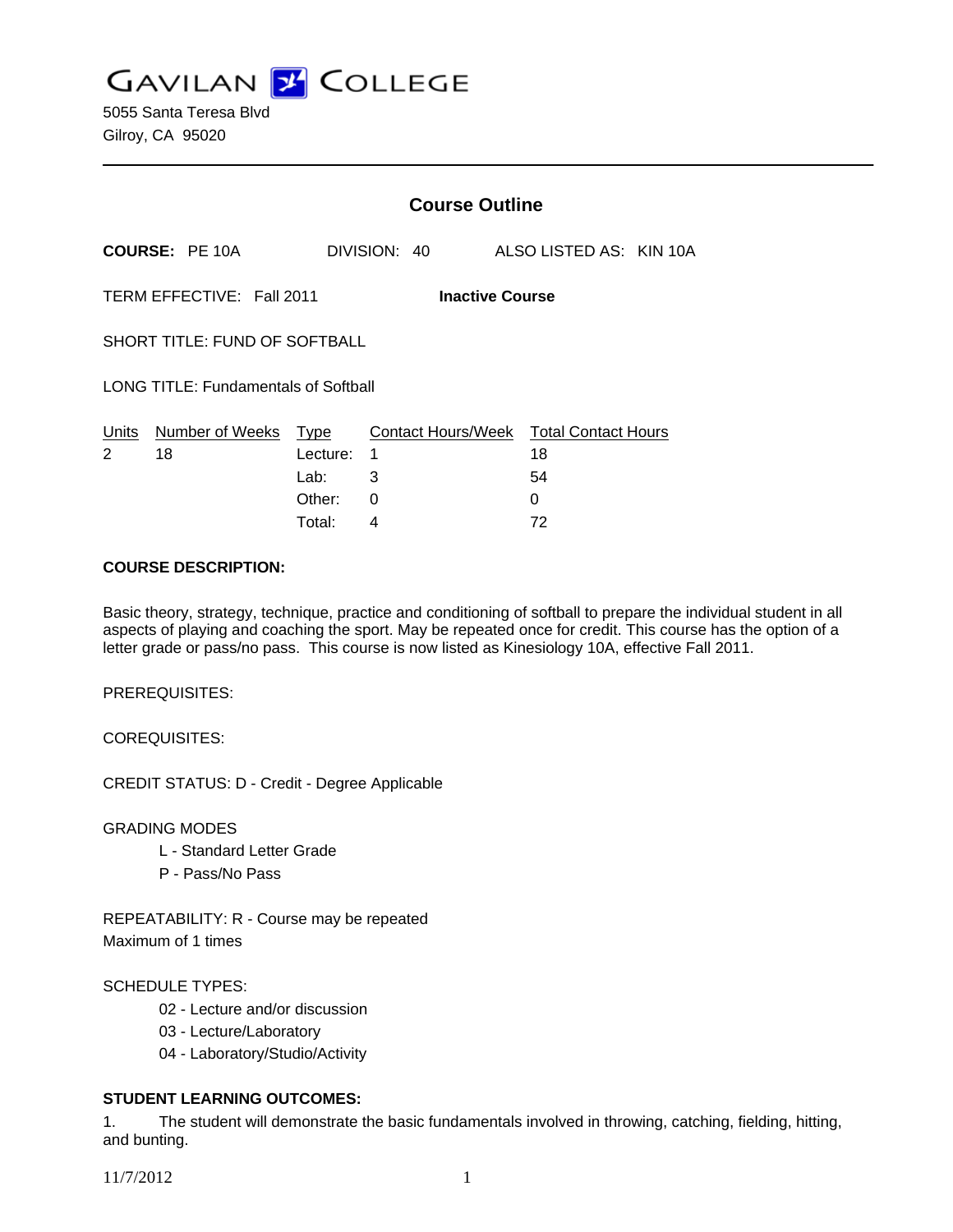ILO: 7, 2 Measure: performance

2. The student will explain the proper mechanics involved in pitching, catching, base running, and sliding.

ILO: 7, 1, 2, 4

Measure: oral report, role playing, demonstration, written exam

3. The student will recognize various offensive and defensive situations common to softball and react accordingly.

ILO: 7, 2

Measure: demonstration, exam

# **CONTENT, STUDENT PERFORMANCE OBJECTIVES, OUT-OF-CLASS ASSIGNMENTS**

Inactive Course: 11/08/2010

This course is now listed as Kinesiology 10A, effective Fall 2011.

Curriculum Approval Date: 02/25/2008

8 Hours

Introduction. Discussion of course syllabus and grading procedures. Equipment needs, conditioning, and stretching for softball. Throwing and catching. Essential fundamentals of throwing and catching, including stance, body and hand position, and mechanics involved in each skill. Students who repeat this class will become more proficient in these basic skills through repetition of the drills in this course.

HW: An out of class assignment will be watching a video of a professional game and writing a description of the throwing and catching skills shown.

SPO: Students will demonstrate the proper methods of stretching and conditioning for softball. They will demonstrate and explain the basic fundamentals involved in throwing and catching.

#### 12 Hours

Hitting. Basic hitting fundamentals including stance, proper arm, hand, and head position, and developing a smooth swing. Lecture, discussion, film, and guided practice in hitting. Bunting. Fundamental mechanics involved in the sacrifice bunt and bunting for a base hit. Students will be exposed to the skills involved in executing both types of bunts through lectures, demonstration, video, and guided practice. Students who repeat this course will become more proficient in executing the basic mechanics of hitting. They will have the opportunity to work on their drag bunting skills.

HW: Students will analyze pictures of various players' batting stances and make a list of the fundamental skills they observe in the pictures. They will break down their bunting techniques through the use of a mirror and/or video.

SPO: Students will describe and demonstrate the mechanics of hitting and bunting. They will explain the difference between a sacrifice bunt and a drag bunt.

#### 8 Hours

Base running and sliding. Essential base running and sliding techniques. Proper mechanics and team philosophy. Base coaching. Philosophies and techniques of base coaching. Students who repeat this course will have a greater knowledge of the strategies involved in base coaching and will become more skilled at base running and sliding.

HW: Students will perform bent leg slides on a grass lawn. They will create an outline of the primary responsibilities, duties, and verbal and hand commands involved in base coaching.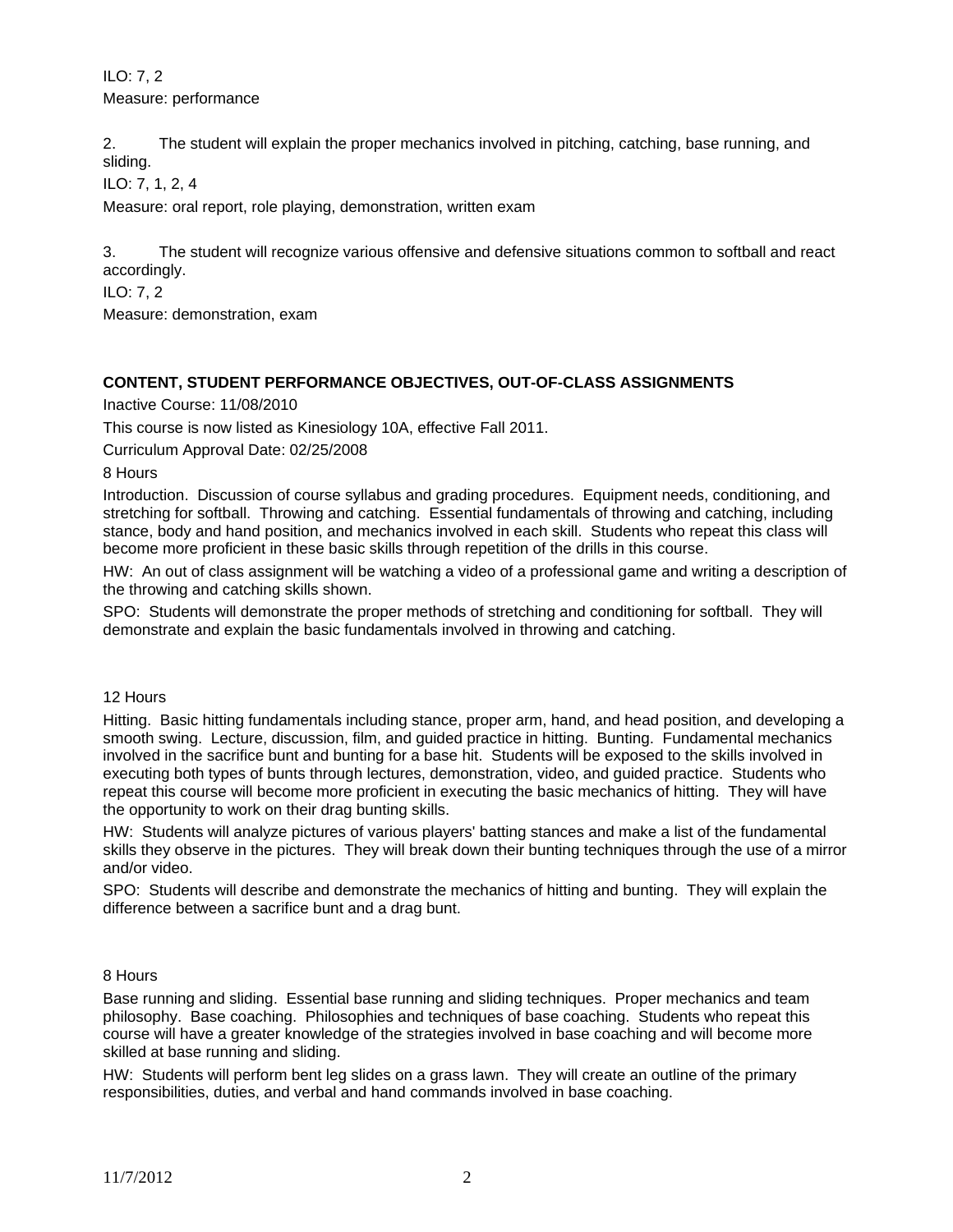SPO: Students will discuss, explain, and perform base running and sliding techniques. They will outline the responsibilities and duties of a base coach. They will execute the verbal and hand commands involved in base coaching.

### 8 Hours

Pitching. Introduction to the basic mechanics and techniques involved in pitching. Catching. Basic techniques and responsibilities of the catcher. Set-up, giving a target, blocking balls, and throwing techniques to bases. Students who repeat the class will become more proficient in demonstrating the fundamental skills of pitching and catching.

HW: Students will watch and critique videos on the fundamentals of pitching and catching. They will practice these skills outside of class time.

SPO: Students will describe and/or demonstrate the basic mechanics of pitching and the basic techniques of catching.

#### 8 Hours

Basic infield and outfield play. Fielding routine grounders and fly balls, where and when to throw, cut and relay techniques. Practical application in game situations. Special defensive situations. Defensive and offensive situations, philosophies, and strategies involved in defending the bunt, double-steal, rundowns, and pick-off plays. Practice opportunities will be provided through drills and scrimmage situations. Students who repeat the class will be provided leadership roles through peer teaching. They will become more proficient in their skills through repetition.

HW: In writing, the students will describe infield mechanics and the skills involved in moving behind and catching fly balls. They will watch a playoff game and write down how many bunts, double-steals, rundowns, and pick-off plays they observed and describe the situations.

SPO: Through drills and scrimmage situations students will demonstrate the skills required for basic infield and outfield play. They will discuss strategies involved in specific defensive situations.

#### 12 Hours

Common offensive situations. Basic offensive strategy and philosophy involving the bunt, steal, and hit and run plays. Classroom lecture, on-field instruction and drills will be utilized. Review of hitting and bunting principles. Rules of play. Lecture and discussion on the basic rules of the game. Students who repeat this class will demonstrate their knowledge by umpiring scrimmages and making the correct calls depending on the situation.

HW: Students will analyze the offensive strategy utilized during that week's scrimmage. They will read two case studies in the NCAA Softball Rules Book and write their interpretation of the ruling and in what game situations the ruling might come into play.

SPO: Students will demonstrate bunts, steals, and hit and run plays during practice and scrimmage situations. They will recognize typical bunt situations and apply the appropriate skills.

#### 12 Hours

Interclass play. Students will utilize their playing skills, base coaching, and the rules of the game through interclass play and by umpiring scrimmages. Semester review and skill evaluation.

HW: Students will write an analysis of the skills they have learned, improvements made, and the skills still needing work. They will break down and critique video of their techniques.

SPO: Students will demonstrate their playing skills and base coaching abilities through practice and scrimmage situations.

#### 2 Hours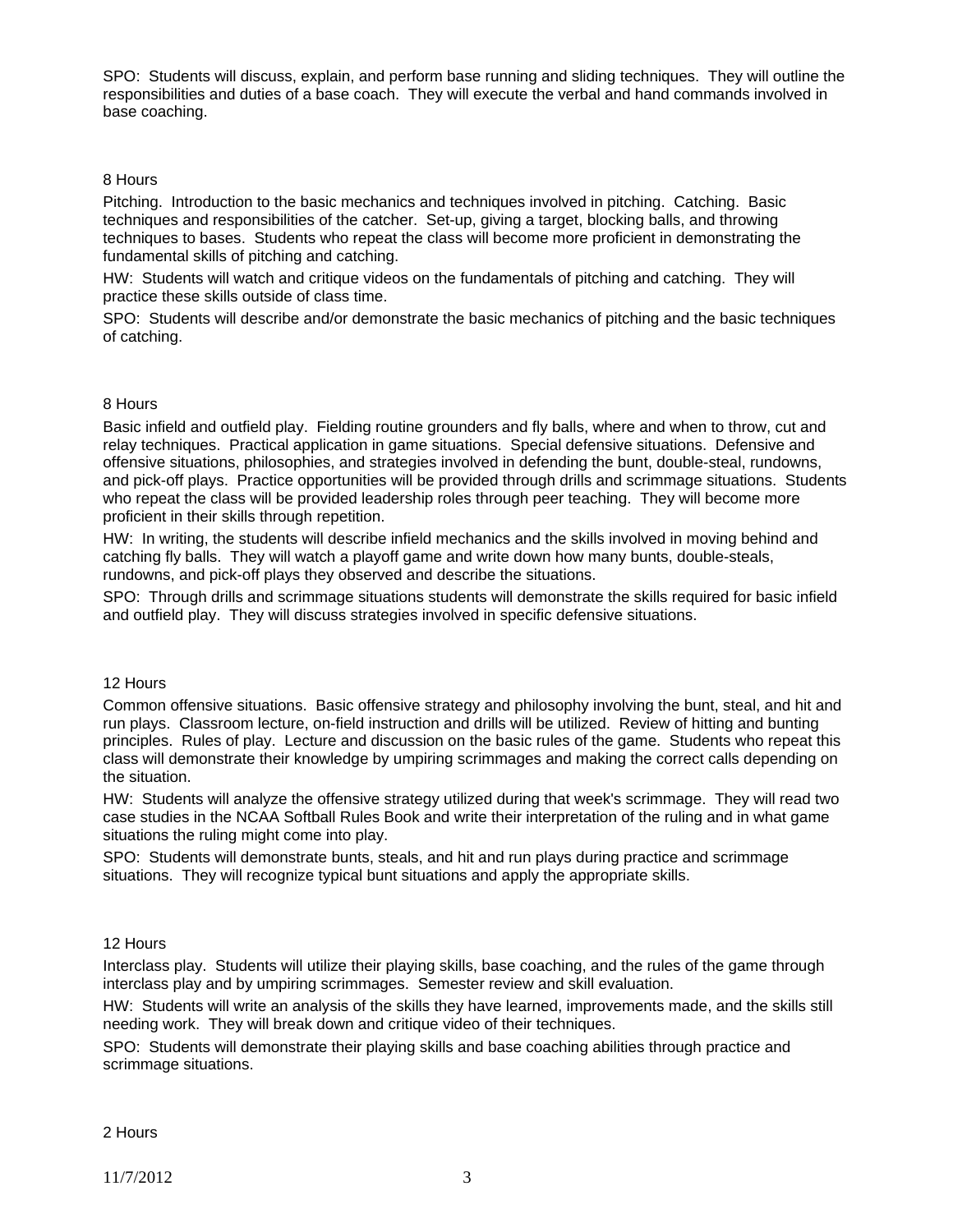Final.

### **METHODS OF INSTRUCTION:**

Lecture, demonstration, guided practice, video-analysis and interpretation, group discussions

## **METHODS OF EVALUATION:**

The types of writing assignments required: Written homework The problem-solving assignments required: None The types of skill demonstrations required: Performance exams The types of objective examinations used in the course: Multiple choice True/false Matching items Completion Other category: Requires student participation The basis for assigning students grades in the course: Writing assignments: 15% - 20% Problem-solving demonstrations: 0% - 0% Skill demonstrations: 30% - 50% Objective examinations: 15% - 20% Other methods of evaluation: 20% - 40%

## **REPRESENTATIVE TEXTBOOKS:**

No textbook required.

# **ARTICULATION and CERTIFICATE INFORMATION**

 Associate Degree: CSU GE: IGETC: CSU TRANSFER: Transferable CSU, effective 200870 UC TRANSFER: Transferable UC, effective 200870

#### **SUPPLEMENTAL DATA:**

Basic Skills: N Classification: A Noncredit Category: Y Cooperative Education: Program Status: 1 Program Applicable Special Class Status: N CAN: CAN Sequence:

11/7/2012 4